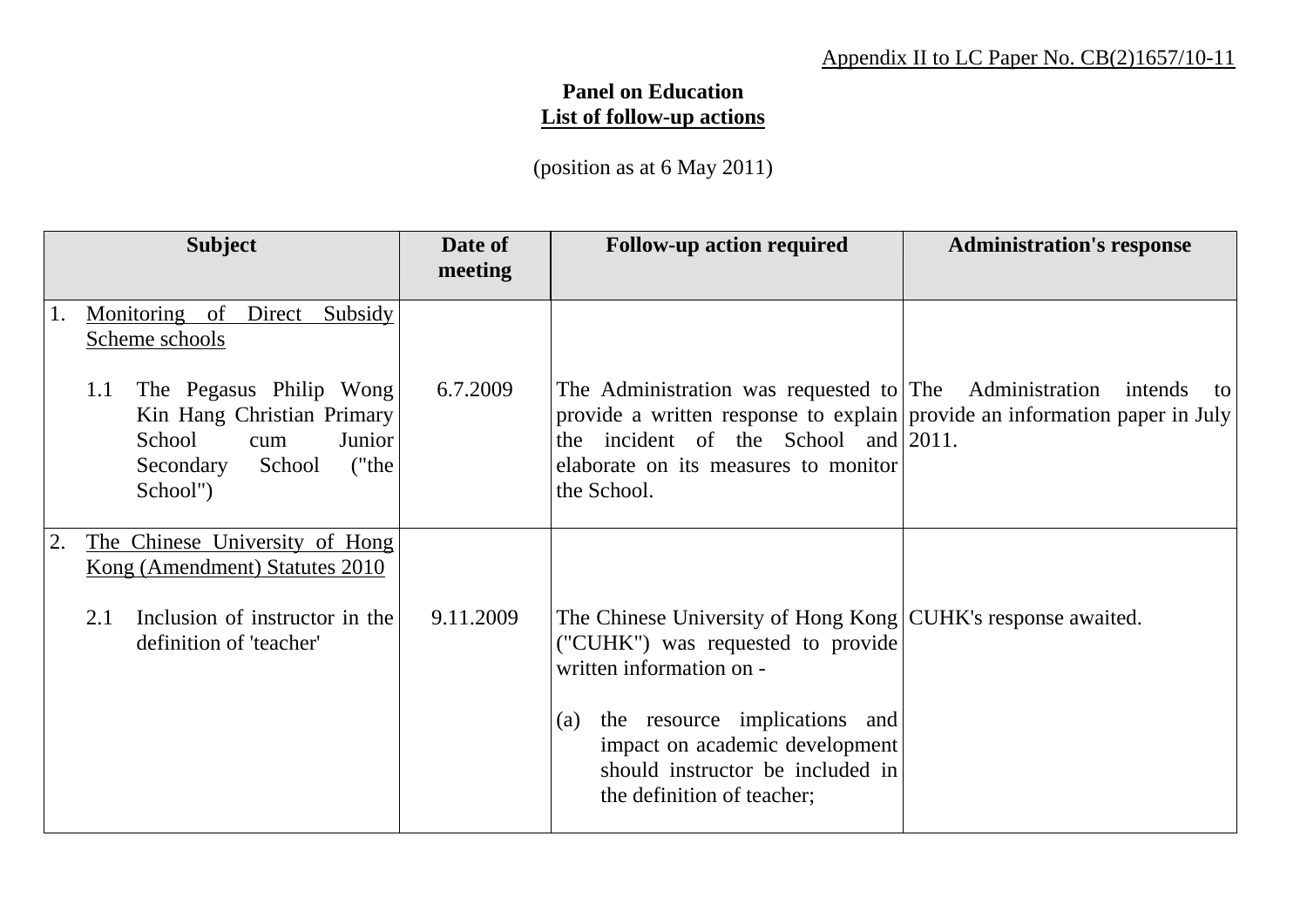| <b>Subject</b>                                                                                      | Date of   | <b>Follow-up action required</b>                                                                                                                                             | <b>Administration's response</b> |
|-----------------------------------------------------------------------------------------------------|-----------|------------------------------------------------------------------------------------------------------------------------------------------------------------------------------|----------------------------------|
|                                                                                                     | meeting   |                                                                                                                                                                              |                                  |
|                                                                                                     |           | the terms and conditions of<br>(b)<br>service, scope of work and<br>responsibilities,<br>remuneration,<br>etc. of teachers and instructors;                                  |                                  |
|                                                                                                     |           | experiences<br>of<br>overseas<br>(c)<br>universities in handling<br>the<br>different titles of teaching and<br>research staff; and                                           |                                  |
| 2.2 Election of student members<br>to the reorganized Senate                                        | 11.1.2010 | a chronology of events relating to<br>(d)<br>the proposal for reorganizing the<br>Senate, in particular concerning<br>student<br>members<br>in<br>the<br>reorganized Senate. |                                  |
| of<br>3.<br>Grievance<br>the<br>procedures<br>University<br>Grants<br>Committee-funded institutions | 12.7.2010 | The University Grants Committee Response awaited.<br>("UGC")-funded<br>institutions<br>was<br>requested to provide -                                                         |                                  |
|                                                                                                     |           | an update of the institutions'<br>(a)<br>UGC's<br>the<br>responses<br>to<br>recommendations; and                                                                             |                                  |
|                                                                                                     |           | an updated complaint/grievance<br>(b)<br>handling flow charts of individual<br>institutions.                                                                                 |                                  |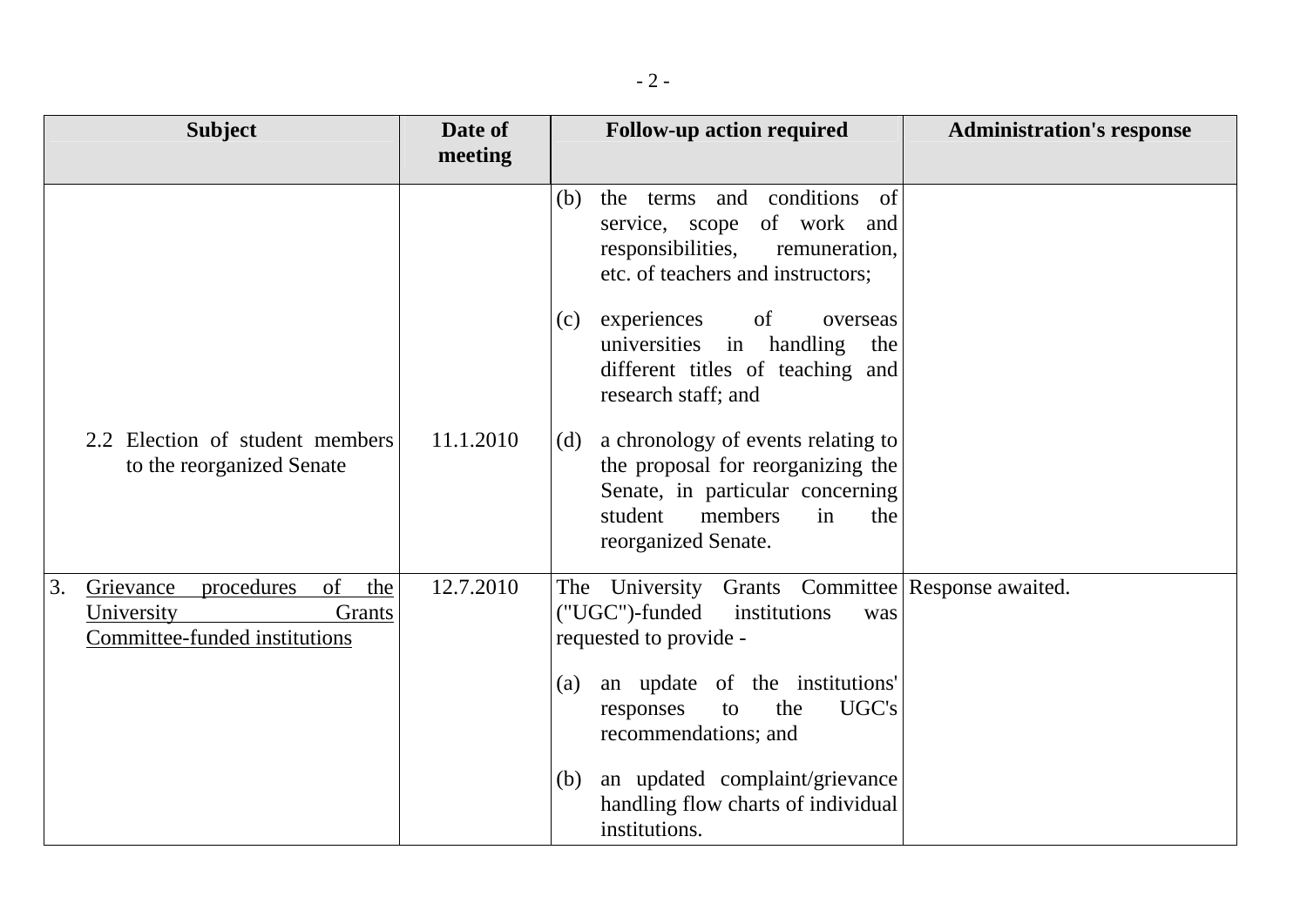| <b>Subject</b> |                                                                                                                                         | Date of                         | <b>Follow-up action required</b><br><b>Administration's response</b>                                                                                                                                                                                                                                                                                                                                     |
|----------------|-----------------------------------------------------------------------------------------------------------------------------------------|---------------------------------|----------------------------------------------------------------------------------------------------------------------------------------------------------------------------------------------------------------------------------------------------------------------------------------------------------------------------------------------------------------------------------------------------------|
|                |                                                                                                                                         | meeting                         |                                                                                                                                                                                                                                                                                                                                                                                                          |
| 4.             | of<br>the<br><b>Progress</b><br>report<br>implementation<br>of<br>the<br><b>New</b><br>Academic Structure and Liberal<br>Studies ("LS") | 12.7.2010<br>$\&$<br>14.10.2010 | The Administration and the Hong The Administration's response on (a)<br>Kong Examinations and Assessment was circulated to members vide LC<br>Authority were requested to provide Paper No. $CB(2)1242/10-11(01)$ on<br>written information on -<br>10 March 2011.<br>how LS examination papers were The Administration intends to<br>(a)<br>marked and some sample LS provide the information on (b) in |
|                |                                                                                                                                         |                                 | examination papers with good or June 2011.<br>bad grades;<br>For (c), the Administration had held<br>by meeting with the Hong Kong Liberal<br>adopted<br>mechanism<br>(b)<br>the<br>for Studies Teachers' Association in<br>Mainland<br>universities<br>admitting Hong Kong students; July 2010 to understand their<br>and<br>requests.                                                                  |
|                |                                                                                                                                         |                                 | a formal response to the requests<br>(c)<br>of Hong Kong Liberal Studies<br>Teachers' Association.                                                                                                                                                                                                                                                                                                       |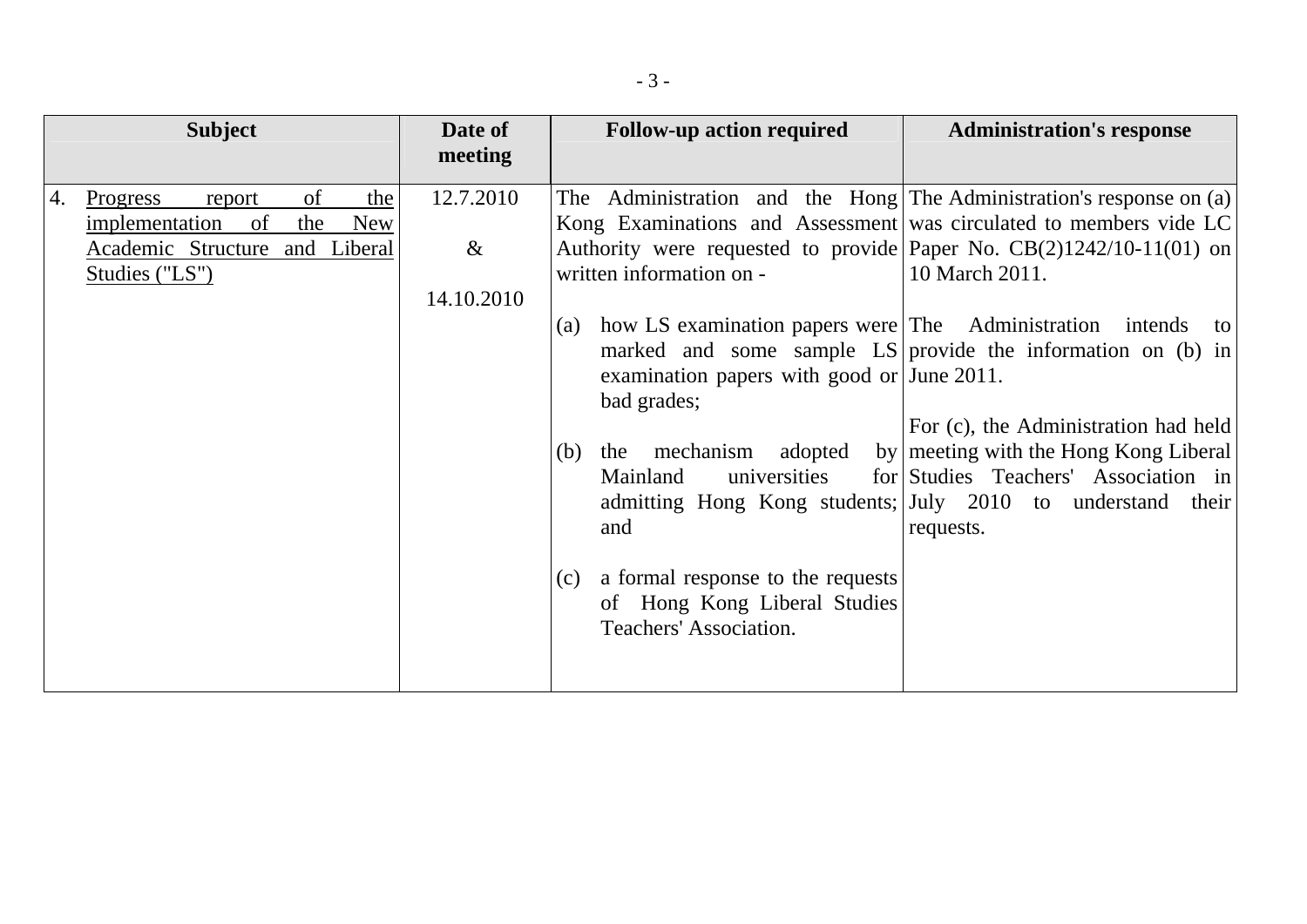| <b>Subject</b> |                                                                                                    | Date of    | <b>Follow-up action required</b> |                                                                                                                                                                                                                                                                                                                      |              | <b>Administration's response</b>                       |                 |
|----------------|----------------------------------------------------------------------------------------------------|------------|----------------------------------|----------------------------------------------------------------------------------------------------------------------------------------------------------------------------------------------------------------------------------------------------------------------------------------------------------------------|--------------|--------------------------------------------------------|-----------------|
|                |                                                                                                    | meeting    |                                  |                                                                                                                                                                                                                                                                                                                      |              |                                                        |                 |
| 5.             | Briefing by the Secretary<br>for<br>Education on the Chief Executive's<br>Policy Address 2010-2011 | 21.10.2010 |                                  | The Administration was requested to<br>provide written information on -                                                                                                                                                                                                                                              | The<br>2011. | Administration<br>provide an information paper in June | intends<br>to l |
|                | National education<br>5.1                                                                          |            |                                  |                                                                                                                                                                                                                                                                                                                      |              |                                                        |                 |
|                |                                                                                                    |            | (a)                              | the reasons for developing an<br>independent subject on "moral<br>and national education" in place<br>existing curriculum<br>the<br>of<br>framework for "moral and civic<br>education" and the details of the<br>new subject including its content,<br>methods<br>and<br>assessment<br>timetable for implementation; |              |                                                        |                 |
|                | 5.2 Autistic students                                                                              |            | (b)                              | the number of autistic students                                                                                                                                                                                                                                                                                      |              |                                                        |                 |
|                |                                                                                                    |            |                                  | and the assistance provided to<br>these students; and                                                                                                                                                                                                                                                                |              |                                                        |                 |
|                | 5.3 Assistance to under-privileged                                                                 |            |                                  |                                                                                                                                                                                                                                                                                                                      |              |                                                        |                 |
|                | students                                                                                           |            | (c)                              | details of the assistance provided<br>for under-privileged students to<br>attend extra-curricular activities.                                                                                                                                                                                                        |              |                                                        |                 |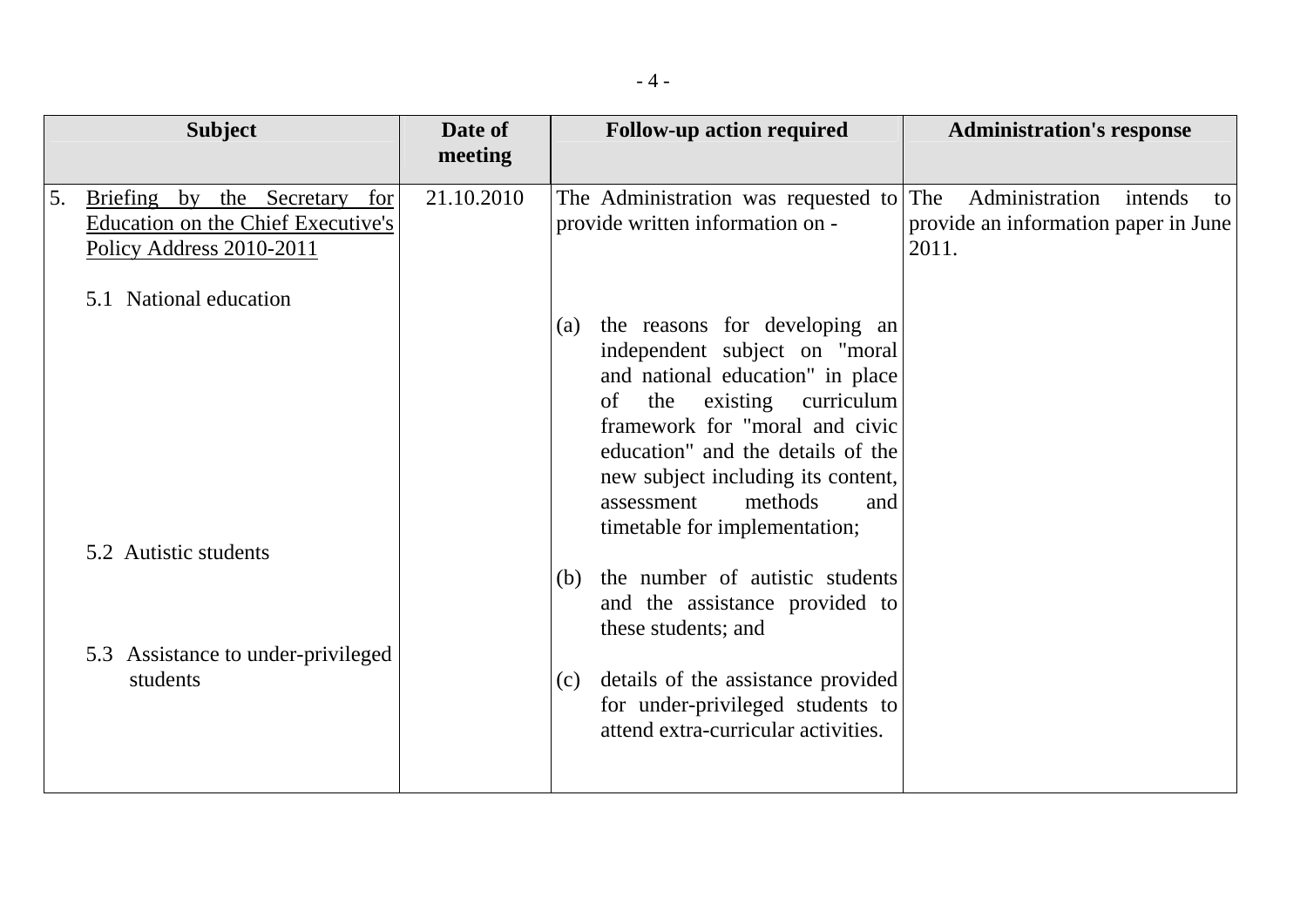| <b>Subject</b> |                                                                                                                                                            | Date of   | <b>Follow-up action required</b>                                                                                                                                                                                                                                                                                                                                                                        | <b>Administration's response</b> |  |
|----------------|------------------------------------------------------------------------------------------------------------------------------------------------------------|-----------|---------------------------------------------------------------------------------------------------------------------------------------------------------------------------------------------------------------------------------------------------------------------------------------------------------------------------------------------------------------------------------------------------------|----------------------------------|--|
|                |                                                                                                                                                            | meeting   |                                                                                                                                                                                                                                                                                                                                                                                                         |                                  |  |
| 6.             | including<br>the<br><b>Measures</b><br>implementation of small class<br>teaching ("SCT") to address the<br>declining<br>secondary<br>student<br>population | 8.11.2010 | The Administration was requested to Response awaited.<br>provide -<br>(a) a paper to explain its calculations<br>of the<br>estimated<br>cost<br><sub>of</sub><br>\$40 billion<br>for<br>implementing<br>SCT; and<br>(b) a projection of the secondary<br>student population up to 2030 and<br>the expenditures incurred if a<br>class size was kept at 25 students.                                     |                                  |  |
| 7.             | Issues relating to Direct Subsidy<br><b>Scheme Schools</b>                                                                                                 | 14.3.2011 | The Administration was requested to Response awaited.<br>provide a written response to the major<br>recommendations made by Members<br>at the motion debate on the Report of<br>the Public Accounts Committee on<br>"Administration of the Direct Subsidy<br>Scheme<br>Governance<br>and<br>and<br>Administration of Direct Subsidy<br>Scheme Schools"<br>Council<br>at the<br>meeting of 2 March 2011. |                                  |  |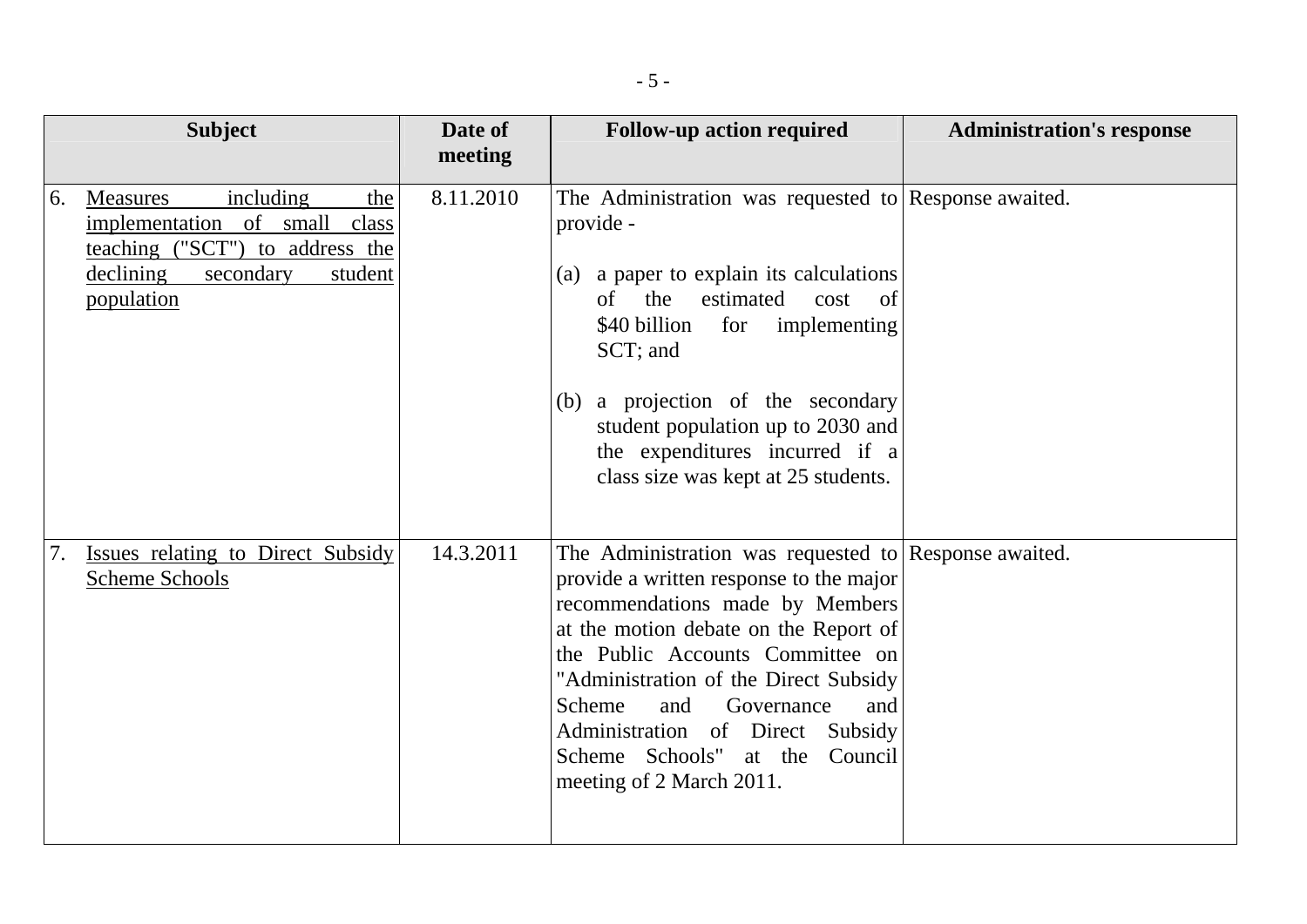|    | <b>Subject</b>                                                               | Date of<br>meeting | <b>Follow-up action required</b>                                                                                                                                                                                                                                   | <b>Administration's response</b> |
|----|------------------------------------------------------------------------------|--------------------|--------------------------------------------------------------------------------------------------------------------------------------------------------------------------------------------------------------------------------------------------------------------|----------------------------------|
| 8. | Progress of support measures for<br>non-Chinese speaking ("NCS")<br>students | 14.3.2011          | The Administration was requested to Response awaited.<br>provide written information on the<br>employment statistics<br>of NCS<br>graduates of the Vocational Training<br>Council.                                                                                 |                                  |
| 9. | Report on the Higher Education<br>Review 2010                                | 14.3.2011          | The Administration was requested to Response awaited.<br>provide a detailed written response to<br>the views and concerns of the<br>deputations on the Report.                                                                                                     |                                  |
|    | 10. School net review                                                        | 11.4.2011          | The Administration was requested to The Administration's response was<br>provide a progress report on the school circulated to members vide LC<br>net review, particularly in respect of Paper No. $CB(2)1658/10-11(01)$ on<br>the review on the Islands District. | 4 May 2011.                      |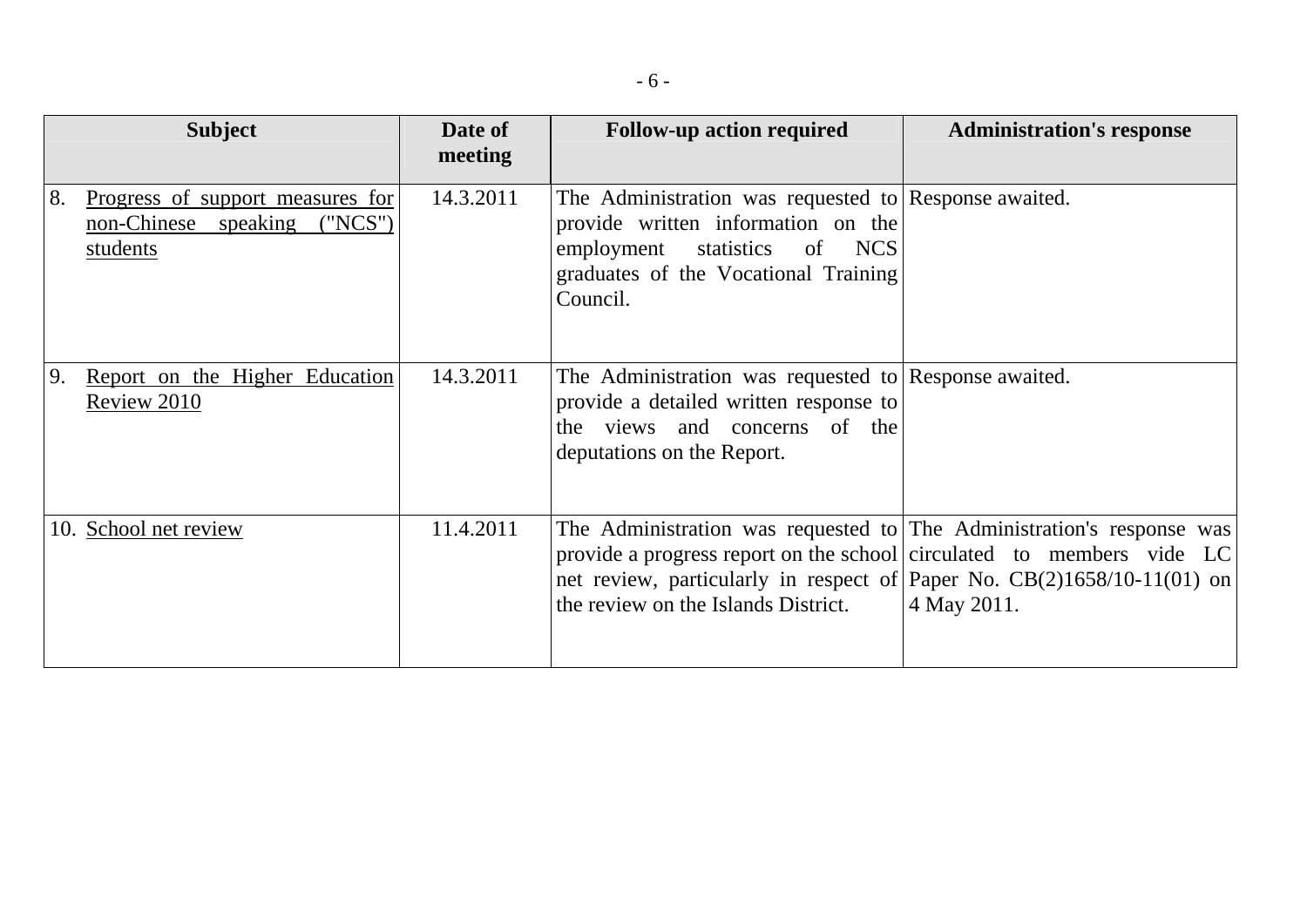| <b>Subject</b>                                                                      | Date of<br>meeting | <b>Follow-up action required</b>                                                                                                                                                                                                                                                                                                                                                                                         | <b>Administration's response</b> |
|-------------------------------------------------------------------------------------|--------------------|--------------------------------------------------------------------------------------------------------------------------------------------------------------------------------------------------------------------------------------------------------------------------------------------------------------------------------------------------------------------------------------------------------------------------|----------------------------------|
| of<br>the<br>11. Progress<br>Voluntary<br>Optimisation of Class Structure<br>Scheme | 11.4.2011          | The Administration was requested to Response awaited.<br>provide -<br>estimated<br>number<br>the<br>of<br>(a)<br>Secondary one students who had<br>to study in schools in other<br>districts in the 2011-2012 school<br>year as a result of class reduction<br>and the number of school places<br>available for these students; and<br>information on the powers and<br>(b)<br>remit of School Management<br>Committees. |                                  |
| 12. Review<br>of<br>Examination<br>Fee<br>Remission Scheme ("EFRS")                 | 11.4.2011          | The Administration was requested to Response awaited.<br>provide the following information<br>before submitting the funding proposal<br>to the Finance Committee -<br>recognition of individual new<br>(a)<br>senior secondary subjects<br>by<br>universities<br>for<br>overseas<br>admission purpose;                                                                                                                   |                                  |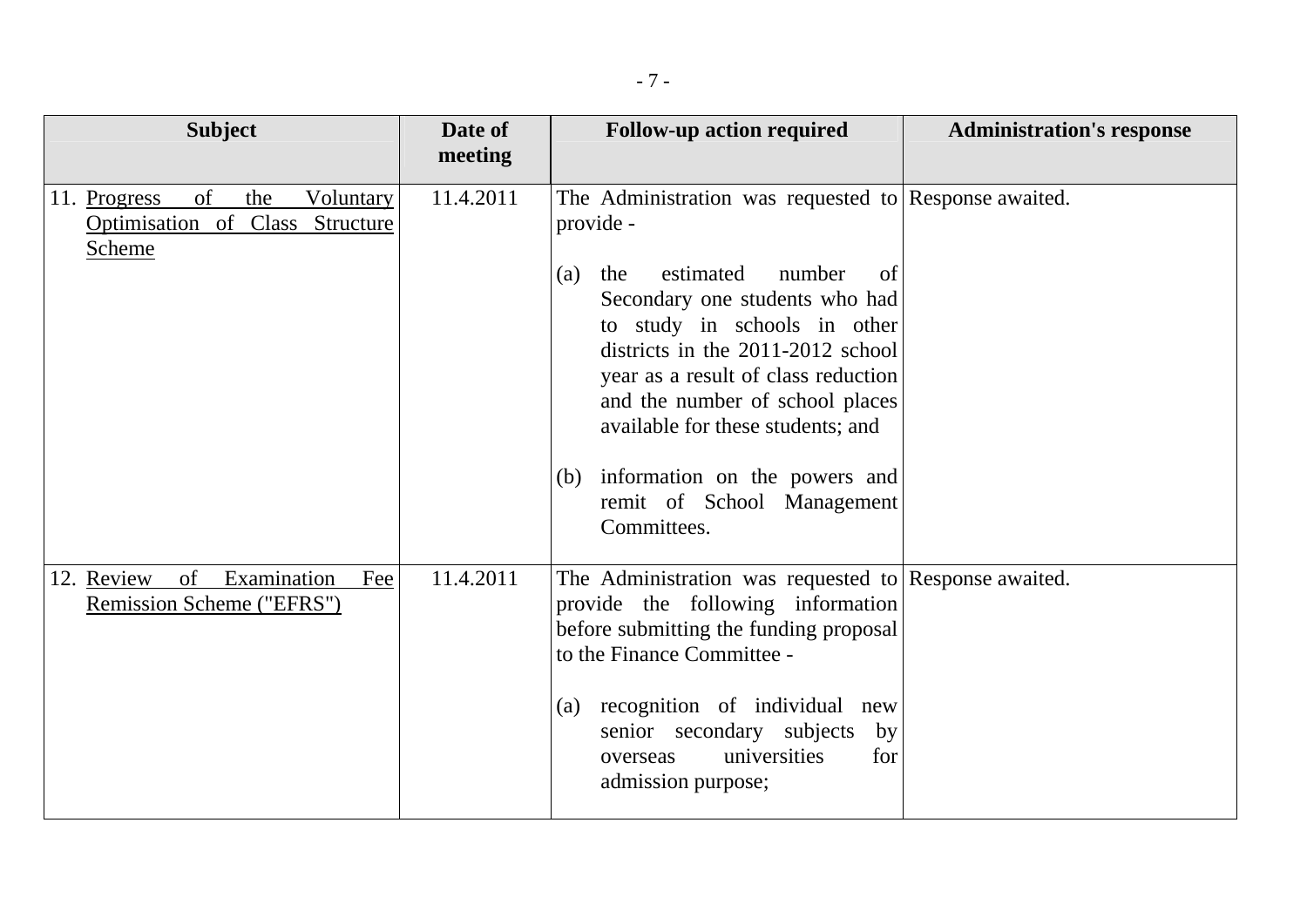| <b>Subject</b> | Date of | <b>Follow-up action required</b>                                                                                                                                                                                                                                                                                                                                                                                                                                                                                                                                                                                                                                                       | <b>Administration's response</b> |
|----------------|---------|----------------------------------------------------------------------------------------------------------------------------------------------------------------------------------------------------------------------------------------------------------------------------------------------------------------------------------------------------------------------------------------------------------------------------------------------------------------------------------------------------------------------------------------------------------------------------------------------------------------------------------------------------------------------------------------|----------------------------------|
|                | meeting |                                                                                                                                                                                                                                                                                                                                                                                                                                                                                                                                                                                                                                                                                        |                                  |
|                |         | Administration<br>how<br>the<br>(b)<br>monitored the level of fees set by<br>Hong Kong Examinations and<br>Assessment<br>Authority<br>and<br>whether consideration would be<br>given to providing remission to<br>needy students in respect of the<br>fee for rechecking of examination<br>results; and<br>eligibility<br>the<br>criteria<br>(c)<br>for<br>receiving full and half level of<br>assistance under EFRS and<br>whether any review would be<br>conducted on the eligibility<br>financial<br>for<br>the<br>criteria<br>assistance schemes administered<br>by Student Financial Assistance<br>Agency in the light of the<br>implementation of the statutory<br>minimum wage. |                                  |